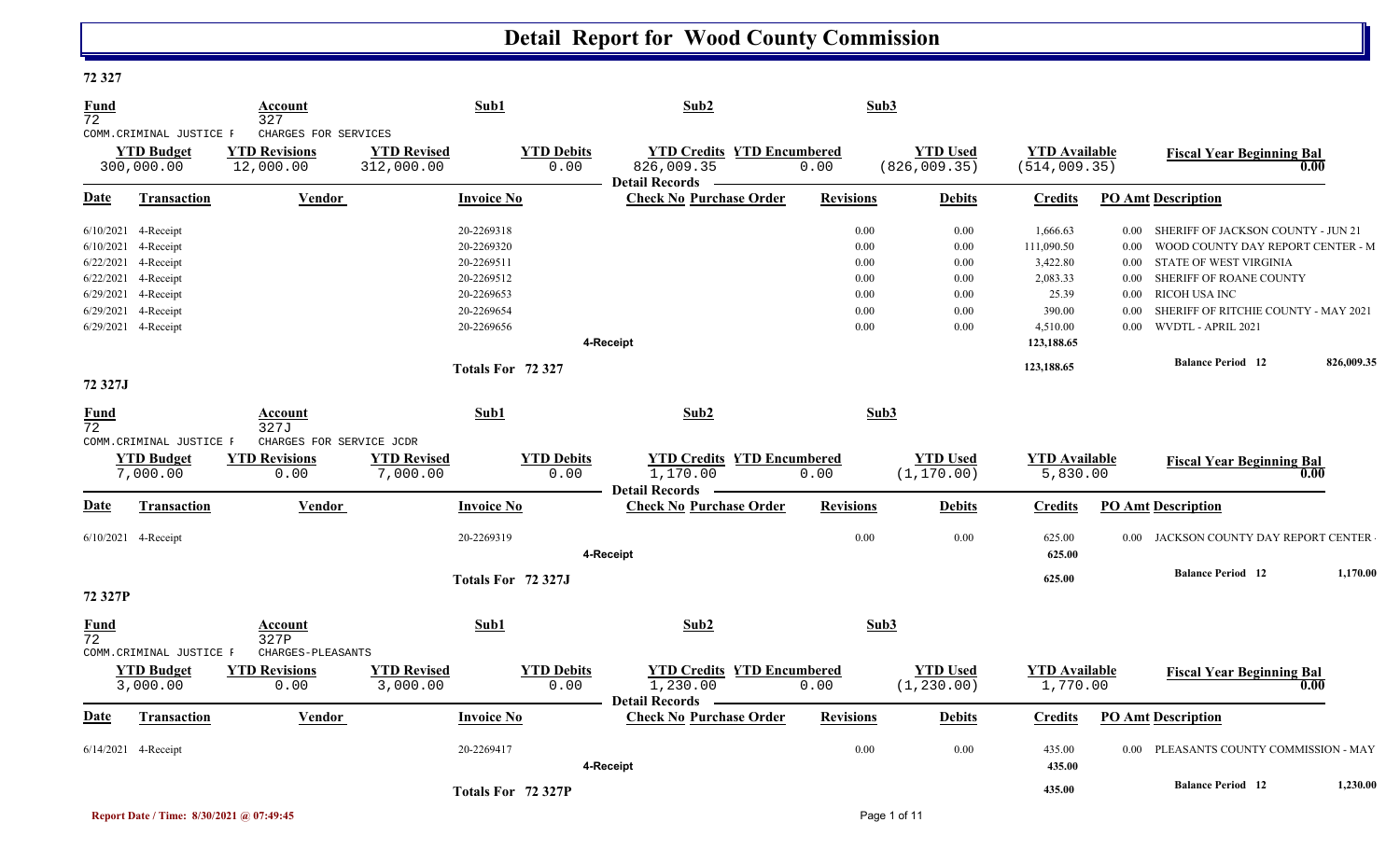#### **72 327R**

| <u>Fund</u><br>72 |                                                                                                                                                     | <u>Account</u><br>327R                                                 |                                | Sub1                                                                                   | Sub2                                                                                            | Sub3                                             |                                                  |                                             |                      |                                                                                                                                                                                                                                     |          |
|-------------------|-----------------------------------------------------------------------------------------------------------------------------------------------------|------------------------------------------------------------------------|--------------------------------|----------------------------------------------------------------------------------------|-------------------------------------------------------------------------------------------------|--------------------------------------------------|--------------------------------------------------|---------------------------------------------|----------------------|-------------------------------------------------------------------------------------------------------------------------------------------------------------------------------------------------------------------------------------|----------|
|                   | COMM. CRIMINAL JUSTICE F<br><b>YTD Budget</b><br>9,000.00                                                                                           | C.F.S. ROANE<br><b>YTD Revisions</b><br>0.00                           | <b>YTD Revised</b><br>9,000.00 | <b>YTD Debits</b><br>0.00                                                              | <b>YTD Credits YTD Encumbered</b><br>1,158.88                                                   | 0.00                                             | <b>YTD Used</b><br>(1, 158.88)                   | <b>YTD Available</b><br>7,841.12            |                      | <b>Fiscal Year Beginning Bal</b><br>0.00                                                                                                                                                                                            |          |
| Date              | Transaction                                                                                                                                         | Vendor                                                                 |                                | <b>Invoice No</b>                                                                      | <b>Detail Records</b><br><b>Check No Purchase Order</b>                                         | <b>Revisions</b>                                 | <b>Debits</b>                                    | <b>Credits</b>                              |                      | <b>PO Amt Description</b>                                                                                                                                                                                                           |          |
|                   | $6/10/2021$ 4-Receipt                                                                                                                               |                                                                        |                                | 20-2269321                                                                             | 4-Receipt                                                                                       | 0.00                                             | 0.00                                             | 382.94<br>382.94                            |                      | 0.00 ROANE COUNTY DAY REPORT CENTER - M                                                                                                                                                                                             |          |
| 72 382            |                                                                                                                                                     |                                                                        |                                | Totals For 72 327R                                                                     |                                                                                                 |                                                  |                                                  | 382.94                                      |                      | <b>Balance Period 12</b>                                                                                                                                                                                                            | 1,158.88 |
| $\frac{Fund}{72}$ |                                                                                                                                                     | Account<br>382                                                         |                                | Sub1                                                                                   | Sub2                                                                                            | Sub3                                             |                                                  |                                             |                      |                                                                                                                                                                                                                                     |          |
|                   | COMM.CRIMINAL JUSTICE F<br><b>YTD Budget</b><br>0.00                                                                                                | REFUNDS/REIMBURSEMENTS<br><b>YTD Revisions</b><br>0.00                 | <b>YTD Revised</b><br>0.00     | <b>YTD Debits</b><br>0.00                                                              | <b>YTD Credits YTD Encumbered</b><br>13.95<br><b>Detail Records</b>                             | 0.00                                             | <b>YTD Used</b><br>(13.95)                       | <b>YTD Available</b><br>(13.95)             |                      | <b>Fiscal Year Beginning Bal</b><br>0.00                                                                                                                                                                                            |          |
| <b>Date</b>       | Transaction                                                                                                                                         | Vendor                                                                 |                                | <b>Invoice No</b>                                                                      | <b>Check No Purchase Order</b>                                                                  | <b>Revisions</b>                                 | <b>Debits</b>                                    | <b>Credits</b>                              |                      | <b>PO Amt Description</b>                                                                                                                                                                                                           |          |
|                   | 6/14/2021 4-Receipt                                                                                                                                 |                                                                        |                                | 20-2269416                                                                             | 4-Receipt                                                                                       | 0.00                                             | 0.00                                             | 13.95<br>13.95                              |                      | 0.00 NORTH LANE TECHNOLOGIES INC                                                                                                                                                                                                    |          |
| 72 401 40 9999    |                                                                                                                                                     |                                                                        |                                | Totals For 72 382                                                                      |                                                                                                 |                                                  |                                                  | 13.95                                       |                      | <b>Balance Period 12</b>                                                                                                                                                                                                            | 13.95    |
| <b>Fund</b><br>72 |                                                                                                                                                     | Account<br>401                                                         |                                | Sub1<br>40                                                                             | Sub2<br>9999                                                                                    | Sub3                                             |                                                  |                                             |                      |                                                                                                                                                                                                                                     |          |
|                   | COMM. CRIMINAL JUSTICE F<br><b>YTD Budget</b><br>0.00                                                                                               | COUNTY COMMISSION<br><b>YTD Revisions</b><br>0.00                      | <b>YTD Revised</b><br>0.00     | CONTRACTURAL SERVICES<br><b>YTD Debits</b><br>28,505.66                                | CREDIT CARD CLEARING<br><b>YTD Credits YTD Encumbered</b><br>27,696.10<br><b>Detail Records</b> | 0.00                                             | <b>YTD Used</b><br>(809.56)                      | <b>YTD Available</b><br>(809.56)            |                      | <b>Fiscal Year Beginning Bal</b><br>0.00                                                                                                                                                                                            |          |
| Date              | <b>Transaction</b>                                                                                                                                  | <b>Vendor</b>                                                          |                                | <b>Invoice No</b>                                                                      | <b>Check No Purchase Order</b>                                                                  | <b>Revisions</b>                                 | <b>Debits</b>                                    | <b>Credits</b>                              |                      | <b>PO Amt Description</b>                                                                                                                                                                                                           |          |
|                   | $6/10/2021$ 2-Invoice<br>6/30/2021 2-Invoice                                                                                                        | FIFTH THIRD BANK<br>FIFTH THIRD BANK                                   |                                | 2021060872<br>2021071372                                                               | 7888<br>7911                                                                                    | 0.00<br>0.00                                     | 1,501.69<br>1,187.78                             | 0.00<br>0.00                                | $0.00\,$             | 0.00 PURCHASE CARD<br>PURCHASE CARD                                                                                                                                                                                                 |          |
|                   | $6/10/2021$ 5-Journal Entry<br>$6/10/2021$ 5-Journal Entry<br>$6/10/2021$ 5-Journal Entry<br>6/10/2021 5-Journal Entry<br>6/10/2021 5-Journal Entry | AMAZON<br>AMAZON<br><b>EPOSNOW</b><br><b>FRONTIER</b><br><b>INTUIT</b> |                                | 20210608008001<br>20210608009001<br>20210608010001<br>20210608077001<br>20210608012001 | 2-Invoice<br>84264<br>84283                                                                     | $0.00\,$<br>$0.00\,$<br>$0.00\,$<br>0.00<br>0.00 | 2,689.47<br>0.00<br>0.00<br>0.00<br>0.00<br>0.00 | 136.82<br>97.05<br>54.00<br>196.96<br>74.90 | 0.00<br>0.00<br>0.00 | (136.82) envelopes; windex; bottles; scissors; ethernet cables<br>(97.05) POST IT NOTES; BANKER BOXES; MIC FOR<br>BRENNA A SAMS-5407-EPOS NOW LLC Pre<br>WOOD CO FINANCE-4019-FRONTIER COMI<br>BRENNA A SAMS-5407-INTUIT Quickbooks |          |
|                   | $6/10/2021$ 5-Journal Entry                                                                                                                         | <b>MHS</b>                                                             |                                | 20210608011001                                                                         | 84362                                                                                           | 0.00                                             | 0.00                                             | 65.00                                       |                      | (65.00) LS/CMI CASE MNGMNT PROTOCOLS & SHI                                                                                                                                                                                          |          |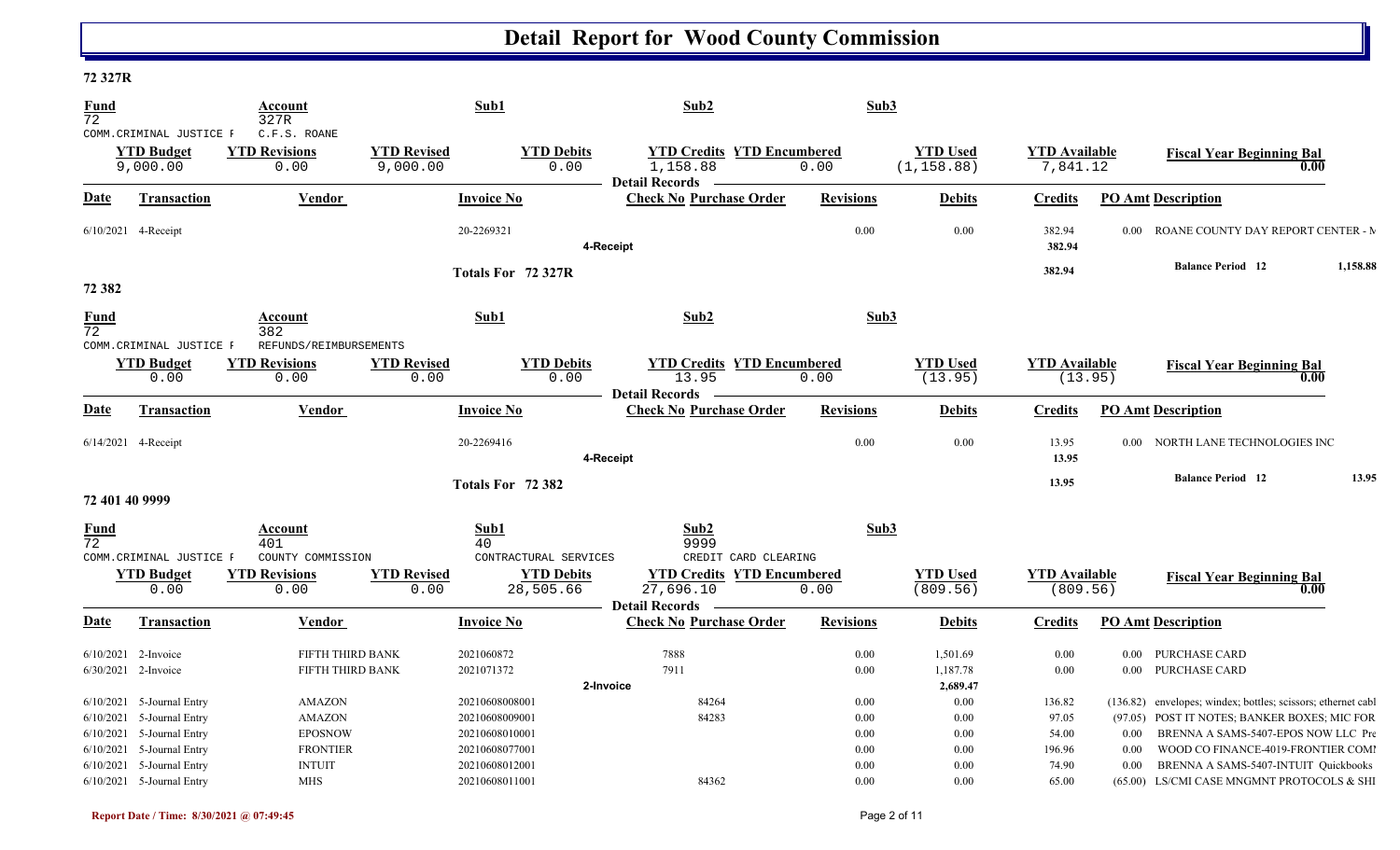| 6/10/2021 | 5-Journal Entry | PARKERSBURG NEWS & SEN' 20210608086001  |                           |                 |       | 0.00 | 0.00     | 585.06   | 0.00     | WOOD CO FINANCE-4019-PARKERSBURG                      |
|-----------|-----------------|-----------------------------------------|---------------------------|-----------------|-------|------|----------|----------|----------|-------------------------------------------------------|
| 6/10/2021 | 5-Journal Entry | PARKERSBURG UTILITY BOA 20210608051001  |                           |                 |       | 0.00 | 0.00     | 92.41    | 0.00     | BARBARA JOHNSTON-3722-PARKERSBUR                      |
|           |                 |                                         |                           |                 |       |      |          |          |          |                                                       |
| 6/10/2021 | 5-Journal Entry | UNITED STATES POSTAL SER 20210608056001 |                           |                 | 84260 | 0.00 | 0.00     | 55.00    |          | (55.00) ROLL OF POSTAGE STAMPS WENDY SMITI            |
| 6/10/2021 | 5-Journal Entry | WALMART                                 | 20210608052001            |                 | 84261 | 0.00 | 0.00     | 83.49    | (83.49)  | labels, disinfect spray, air fresh, pens, styro cups, |
| 6/10/2021 | 5-Journal Entry | WASTE MANAGEMENT OF W 20210608050001    |                           |                 |       | 0.00 | 0.00     | 61.00    | 0.00     | WOOD CO FINANCE-4019-WASTE MGMT V                     |
| 6/30/2021 | 5-Journal Entry | AMAZON                                  | 20210713011001            |                 | 84374 | 0.00 | 0.00     | 271.64   |          | (271.64) STAPLES; CUPS; AIR FRESH; DISINFECT WI       |
| 6/30/2021 | 5-Journal Entry | AMAZON                                  | 20210713012001            |                 | 84374 | 0.00 | 0.00     | 25.99    |          | (25.99) STAPLES; CUPS; AIR FRESH; DISINFECT WI        |
| 6/30/2021 | 5-Journal Entry | <b>AMAZON</b>                           | 20210713014001            |                 | 84482 | 0.00 | 0.00     | 54.98    |          | (54.98) OFFICE CHAIR BRENNA A SAMS-5407-AMA           |
| 6/30/2021 | 5-Journal Entry | <b>AMAZON</b>                           | 20210713015001            |                 | 84473 | 0.00 | 0.00     | 53.84    |          | (53.84) TY D BOL TABS; SWIFFER SOLUTION; SHA          |
| 6/30/2021 | 5-Journal Entry | <b>EPOSNOW</b>                          | 20210713013001            |                 |       | 0.00 | 0.00     | 54.00    | 0.00     | BRENNA A SAMS-5407-EPOS NOW LLC Pre                   |
| 6/30/2021 | 5-Journal Entry | <b>FRONTIER</b>                         | 20210713031001            |                 |       | 0.00 | 0.00     | 143.60   | 0.00     | WOOD CO FINANCE-4019-FRONTIER COMI                    |
| 6/30/2021 | 5-Journal Entry | <b>FRONTIER</b>                         | 20210713143001            |                 |       | 0.00 | 0.00     | 195.78   | 0.00     | WOOD CO FINANCE-4019-FRONTIER COMI                    |
| 6/30/2021 | 5-Journal Entry | <b>FRONTIER</b>                         | 20210713146001            |                 |       | 0.00 | 0.00     | 143.60   | 0.00     | WOOD CO FINANCE-4019-FRONTIER COMI                    |
| 6/30/2021 | 5-Journal Entry | <b>INTUIT</b>                           | 20210713016001            |                 |       | 0.00 | 0.00     | 74.90    | 0.00     | BRENNA A SAMS-5407-INTUIT Quickbooks                  |
| 6/30/2021 | 5-Journal Entry | PARKERSBURG UTILITY BOA 20210713061001  |                           |                 |       | 0.00 | 0.00     | 108.45   | 0.00     | BARBARA JOHNSTON-3722-PARKERSBUR                      |
| 6/30/2021 | 5-Journal Entry | WASTE MANAGEMENT OF W 20210713033001    |                           |                 |       | 0.00 | 0.00     | 61.00    | 0.00     | WOOD CO FINANCE-4019-WASTE MGMT V                     |
|           |                 |                                         |                           | 5-Journal Entry |       |      |          | 2,689.47 |          |                                                       |
|           |                 |                                         | Totals For 72 401 40 9999 |                 |       |      | 2,689.47 | 2,689.47 | (843.81) | <b>Balance Period</b> 12<br>809.56                    |

#### **72 731 40 1354P**

| $\frac{Fund}{72}$      |                                    | Account<br>731                          |                                                                                  | Sub1<br>40                          | Sub2<br>1354P                                                      | Sub3             |                                |                                     |              |                                                                      |          |
|------------------------|------------------------------------|-----------------------------------------|----------------------------------------------------------------------------------|-------------------------------------|--------------------------------------------------------------------|------------------|--------------------------------|-------------------------------------|--------------|----------------------------------------------------------------------|----------|
|                        | COMM. CRIMINAL JUSTICE B           | COMMUNITY CORRECTIONS                   |                                                                                  | CONTRACTURAL SERVICES               | CABLE PLEASANTS                                                    |                  |                                |                                     |              |                                                                      |          |
|                        | <b>YTD Budget</b><br>0.00          | <b>YTD Revisions</b><br>0.00            | <b>YTD Revised</b><br>0.00                                                       | <b>YTD Debits</b><br>1,507.89       | <b>YTD Credits YTD Encumbered</b><br>0.00<br><b>Detail Records</b> | 0.00             | <b>YTD Used</b><br>(1, 507.89) | <b>YTD Available</b><br>(1, 507.89) |              | <b>Fiscal Year Beginning Bal</b><br>0.00                             |          |
| <u>Date</u>            | Transaction                        | Vendor                                  |                                                                                  | <b>Invoice No</b>                   | <b>Check No Purchase Order</b>                                     | <b>Revisions</b> | <b>Debits</b>                  | <b>Credits</b>                      |              | <b>PO Amt Description</b>                                            |          |
| 6/30/2021              | 5-Journal Entry                    | <b>FRONTIER</b>                         |                                                                                  | 20210713146001                      | 5-Journal Entry                                                    | 0.00             | 143.60<br>143.60               | 0.00                                | 0.00         | WOOD CO FINANCE-4019-FRONTIER COMI                                   |          |
| 72 731 40 1531         |                                    |                                         |                                                                                  | Totals For 72 731 40 1354P          |                                                                    |                  | 143.60                         |                                     |              | <b>Balance Period 12</b>                                             | 1,507.89 |
| $\frac{Fund}{72}$      | COMM. CRIMINAL JUSTICE F           | Account<br>731<br>COMMUNITY CORRECTIONS |                                                                                  | Sub1<br>40<br>CONTRACTURAL SERVICES | Sub2<br>1531<br>WATER-DRC-WOOD                                     | Sub3             |                                |                                     |              |                                                                      |          |
|                        | <b>YTD Budget</b><br>0.00          | <b>YTD Revisions</b><br>0.00            | <b>YTD Revised</b><br>0.00                                                       | <b>YTD Debits</b><br>1,139.78       | <b>YTD Credits YTD Encumbered</b><br>0.00<br><b>Detail Records</b> | 0.00             | <b>YTD Used</b><br>(1, 139.78) | <b>YTD</b> Available<br>(1, 139.78) |              | <b>Fiscal Year Beginning Bal</b><br>0.00                             |          |
| Date                   | <b>Transaction</b>                 | <u>Vendor</u>                           |                                                                                  | <b>Invoice No</b>                   | <b>Check No Purchase Order</b>                                     | <b>Revisions</b> | <b>Debits</b>                  | <b>Credits</b>                      |              | <b>PO Amt Description</b>                                            |          |
| 6/10/2021<br>6/30/2021 | 5-Journal Entry<br>5-Journal Entry |                                         | PARKERSBURG UTILITY BOA 20210608051001<br>PARKERSBURG UTILITY BOA 20210713061001 |                                     |                                                                    | 0.00<br>0.00     | 92.41<br>108.45                | 0.00<br>0.00                        | 0.00<br>0.00 | BARBARA JOHNSTON-3722-PARKERSBUR<br>BARBARA JOHNSTON-3722-PARKERSBUR |          |
|                        |                                    |                                         |                                                                                  |                                     | 5-Journal Entry                                                    |                  | 200.86                         |                                     |              |                                                                      |          |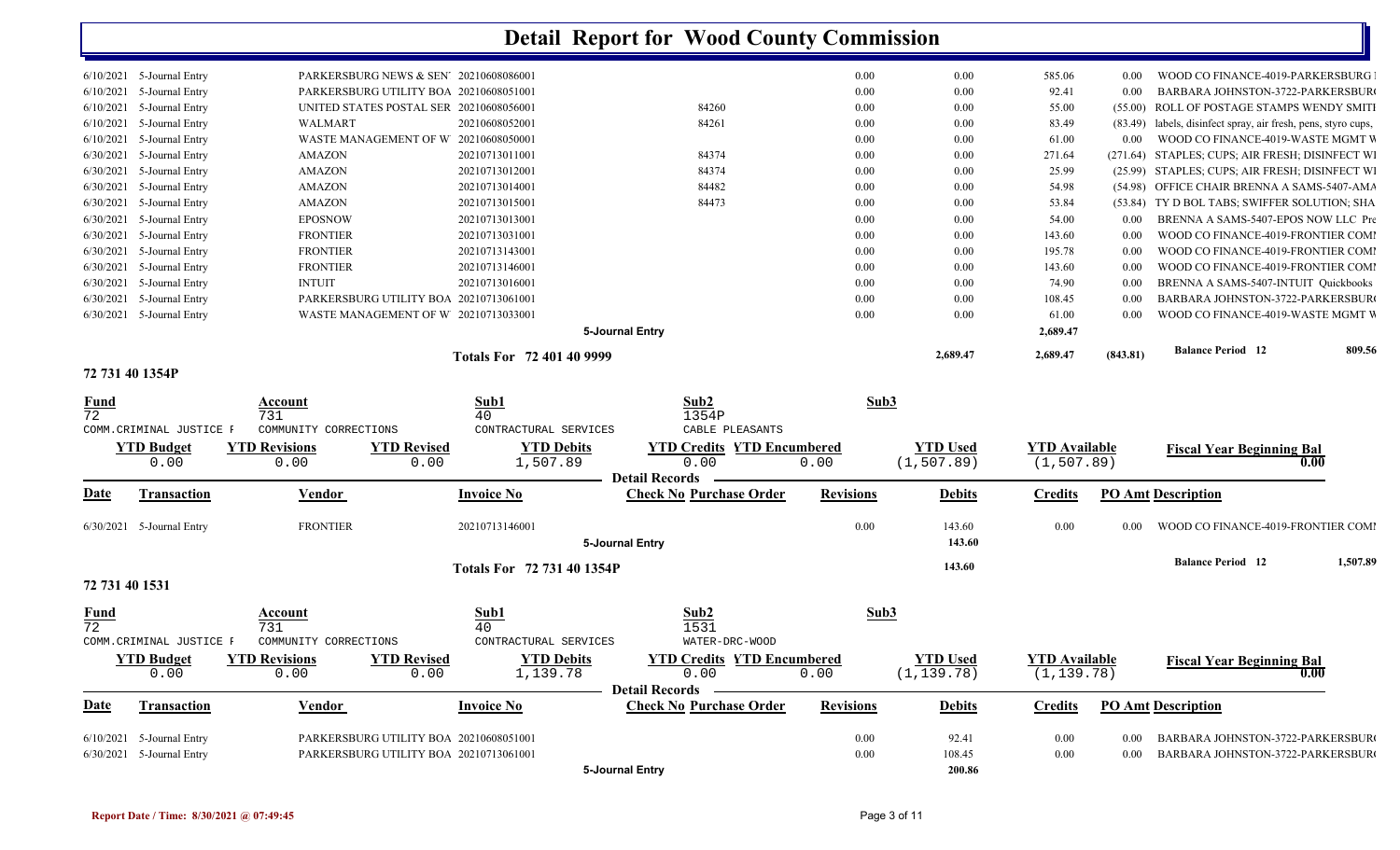| 72 731 40 211                                    |                                                                                     |                                                                                | Totals For 72 731 40 1531                                                                                |                                                                                         |                                  | 200.86                                               |                                   |                      | <b>Balance Period</b> 12                                                                                       | 1,139.78  |
|--------------------------------------------------|-------------------------------------------------------------------------------------|--------------------------------------------------------------------------------|----------------------------------------------------------------------------------------------------------|-----------------------------------------------------------------------------------------|----------------------------------|------------------------------------------------------|-----------------------------------|----------------------|----------------------------------------------------------------------------------------------------------------|-----------|
| <b>Fund</b><br>72                                |                                                                                     | Account<br>731                                                                 | Sub1<br>40                                                                                               | Sub2<br>211                                                                             | Sub3                             |                                                      |                                   |                      |                                                                                                                |           |
|                                                  | COMM. CRIMINAL JUSTICE F<br><b>YTD Budget</b><br>24,000.00                          | COMMUNITY CORRECTIONS<br><b>YTD Revisions</b><br>0.00                          | CONTRACTURAL SERVICES<br><b>YTD Debits</b><br><b>YTD Revised</b><br>24,000.00<br>13,742.58               | <b>TELEPHONES</b><br><b>YTD Credits YTD Encumbered</b><br>0.00<br><b>Detail Records</b> | 0.00                             | <b>YTD Used</b><br>(13, 742.58)                      | <b>YTD Available</b><br>10,257.42 |                      | <b>Fiscal Year Beginning Bal</b><br>0.00                                                                       |           |
| Date                                             | <b>Transaction</b>                                                                  | Vendor                                                                         | <b>Invoice No</b>                                                                                        | <b>Check No Purchase Order</b>                                                          | <b>Revisions</b>                 | <b>Debits</b>                                        | <b>Credits</b>                    |                      | <b>PO Amt Description</b>                                                                                      |           |
|                                                  | 6/25/2021 2-Invoice<br>$6/25/2021$ 2-Invoice                                        | <b>SUDDENLINK</b><br><b>SUDDENLINK</b>                                         | 07122021A<br>07122021A                                                                                   | 7902<br>7902                                                                            | 0.00<br>0.00                     | 243.96<br>651.69                                     | 0.00<br>0.00                      |                      | 0.00 ACCT NO 07713-102602-02-9<br>0.00 ACCT NO 07712-114539-01-4                                               |           |
|                                                  | 6/10/2021 5-Journal Entry<br>6/30/2021 5-Journal Entry<br>6/30/2021 5-Journal Entry | <b>FRONTIER</b><br><b>FRONTIER</b><br><b>FRONTIER</b>                          | 20210608077001<br>20210713031001<br>20210713143001                                                       | 2-Invoice                                                                               | 0.00<br>0.00<br>0.00             | 895.65<br>196.96<br>143.60<br>195.78                 | 0.00<br>0.00<br>0.00              | 0.00<br>0.00<br>0.00 | WOOD CO FINANCE-4019-FRONTIER COMI<br>WOOD CO FINANCE-4019-FRONTIER COMI<br>WOOD CO FINANCE-4019-FRONTIER COMI |           |
|                                                  |                                                                                     |                                                                                | Totals For 72 731 40 211                                                                                 | 5-Journal Entry                                                                         |                                  | 536.34<br>1,431.99                                   |                                   |                      | <b>Balance Period</b> 12                                                                                       | 13,742.58 |
| 72 731 40 211W<br><b>Fund</b><br>$\overline{72}$ |                                                                                     | Account<br>731                                                                 | Sub1<br>40                                                                                               | Sub <sub>2</sub><br><b>211W</b>                                                         | Sub3                             |                                                      |                                   |                      |                                                                                                                |           |
|                                                  | COMM.CRIMINAL JUSTICE F<br><b>YTD Budget</b><br>7,000.00                            | COMMUNITY CORRECTIONS<br><b>YTD Revisions</b><br>0.00                          | CONTRACTURAL SERVICES<br><b>YTD Debits</b><br><b>YTD Revised</b><br>7,000.00<br>4,326.81                 | TELEPHONES-WOOD<br><b>YTD Credits YTD Encumbered</b><br>0.00                            | 0.00                             | <b>YTD Used</b><br>(4, 326.81)                       | <b>YTD Available</b><br>2,673.19  |                      | <b>Fiscal Year Beginning Bal</b><br>0.00                                                                       |           |
| Date                                             | <b>Transaction</b>                                                                  | Vendor                                                                         | <b>Invoice No</b>                                                                                        | <b>Detail Records</b><br><b>Check No Purchase Order</b>                                 | <b>Revisions</b>                 | <b>Debits</b>                                        | <b>Credits</b>                    |                      | <b>PO Amt Description</b>                                                                                      |           |
|                                                  | $6/25/2021$ 2-Invoice                                                               | <b>VERIZON WIRELESS</b>                                                        | 9881397578                                                                                               | 7904<br>2-Invoice                                                                       | 0.00                             | 307.05<br>307.05                                     | 0.00                              |                      | 0.00 ACCT NO 522606555-00001                                                                                   |           |
|                                                  | 72 731 40 213 1345                                                                  |                                                                                | Totals For 72 731 40 211W                                                                                |                                                                                         |                                  | 307.05                                               |                                   |                      | <b>Balance Period</b> 12                                                                                       | 4,326.81  |
| <b>Fund</b><br>72                                | COMM. CRIMINAL JUSTICE F<br><b>YTD Budget</b><br>14,000.00                          | <b>Account</b><br>731<br>COMMUNITY CORRECTIONS<br><b>YTD Revisions</b><br>0.00 | Sub1<br>40<br>CONTRACTURAL SERVICES<br><b>YTD Debits</b><br><b>YTD Revised</b><br>14,784.07<br>14,000.00 | Sub2<br>213<br>UTILITIES<br><b>YTD Credits YTD Encumbered</b><br>0.00                   | Sub3<br>1345<br>0.00             | ELECTRIC-DRC WOOD<br><b>YTD Used</b><br>(14, 784.07) | <b>YTD</b> Available<br>(784.07)  |                      | <b>Fiscal Year Beginning Bal</b><br>0.00                                                                       |           |
| <b>Date</b>                                      | Transaction                                                                         | Vendor                                                                         | <b>Invoice No</b>                                                                                        | Detail Records —<br><b>Check No Purchase Order</b>                                      | <b>Revisions</b>                 | <b>Debits</b>                                        | <b>Credits</b>                    |                      | <b>PO Amt Description</b>                                                                                      |           |
| 6/4/2021<br>6/4/2021<br>6/4/2021                 | 2-Invoice<br>2-Invoice<br>2-Invoice                                                 | <b>MON POWER</b><br><b>MON POWER</b><br><b>MON POWER</b>                       | 06142021<br>06142021<br>06142021                                                                         | 7883<br>7883<br>7883                                                                    | $0.00\,$<br>$0.00\,$<br>$0.00\,$ | 112.14<br>100.33<br>526.20                           | $0.00\,$<br>0.00<br>$0.00\,$      |                      | 0.00 ACCT NO 110 115 641 562<br>0.00 ACCT NO 110 115 846 013<br>0.00 ACCT NO 110 113 966 938                   |           |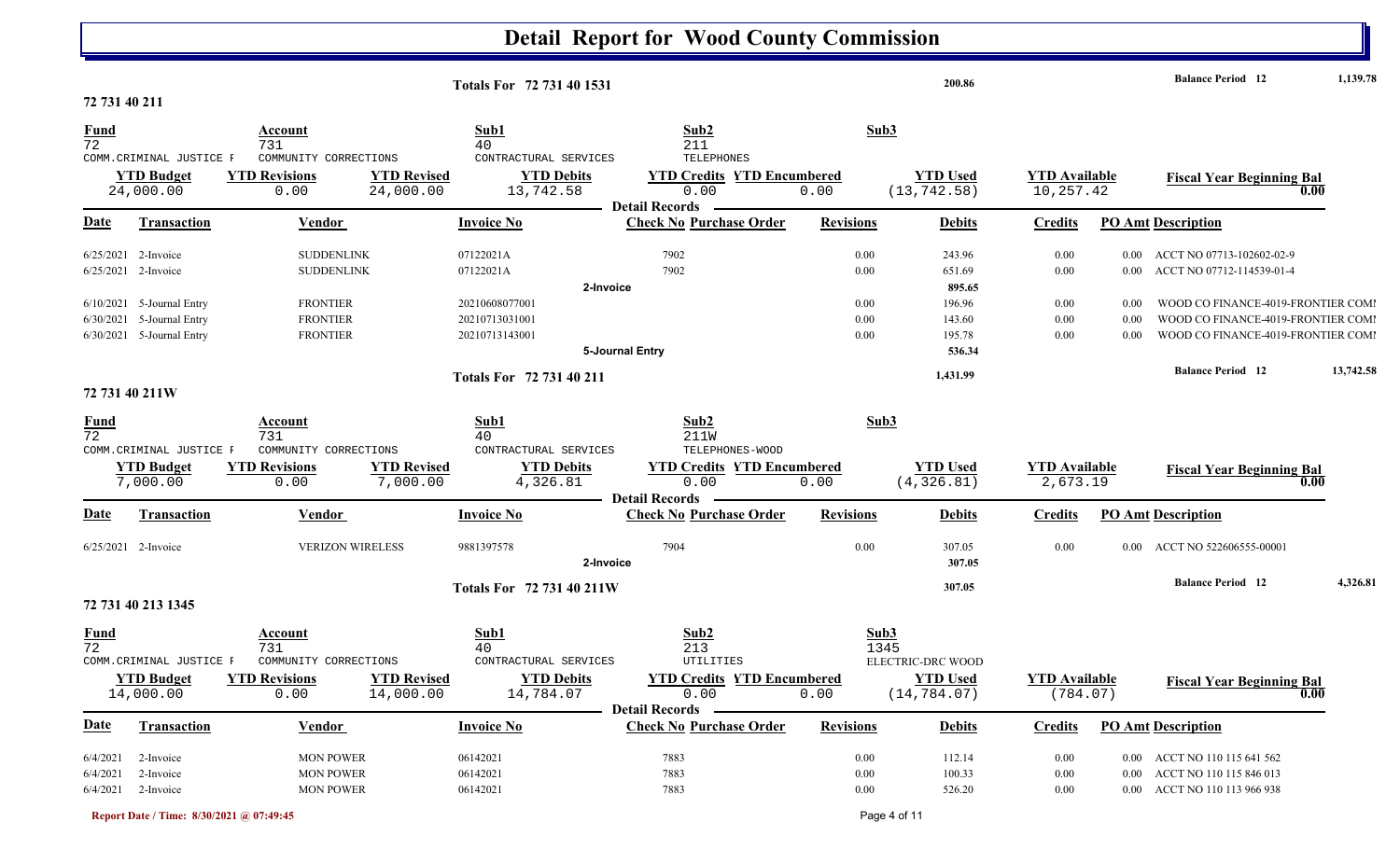|                                              |                                                                   |                                                                                                                  |                                                                      | <b>Detail Report for Wood County Commission</b>                       |                              |                                                      |                                  |                              |                                                                                                          |           |
|----------------------------------------------|-------------------------------------------------------------------|------------------------------------------------------------------------------------------------------------------|----------------------------------------------------------------------|-----------------------------------------------------------------------|------------------------------|------------------------------------------------------|----------------------------------|------------------------------|----------------------------------------------------------------------------------------------------------|-----------|
| 6/4/2021<br>6/4/2021<br>6/4/2021<br>6/4/2021 | 2-Invoice<br>2-Invoice<br>2-Invoice<br>2-Invoice                  | <b>MON POWER</b><br><b>MON POWER</b><br><b>MON POWER</b><br><b>MON POWER</b>                                     | 06142021<br>06142021<br>06142021<br>06142021                         | 7883<br>7883<br>7883<br>7883<br>2-Invoice                             | 0.00<br>0.00<br>0.00<br>0.00 | 158.41<br>35.65<br>89.33<br>79.95<br>1,102.01        | 0.00<br>0.00<br>0.00<br>0.00     | 0.00<br>0.00<br>0.00<br>0.00 | ACCT NO 110 113 900 804<br>ACCT NO 110 113 900 796<br>ACCT NO 110 113 897 505<br>ACCT NO 110 111 329 733 |           |
|                                              | 72 731 40 213 1345P                                               |                                                                                                                  | Totals For 72 731 40 213 1345                                        |                                                                       |                              | 1,102.01                                             |                                  |                              | <b>Balance Period</b> 12                                                                                 | 14,784.07 |
| <b>Fund</b><br>$\overline{72}$               | COMM. CRIMINAL JUSTICE F<br><b>YTD Budget</b><br>2,000.00         | <b>Account</b><br>731<br>COMMUNITY CORRECTIONS<br><b>YTD Revised</b><br><b>YTD Revisions</b><br>2,000.00<br>0.00 | Sub1<br>40<br>CONTRACTURAL SERVICES<br><b>YTD Debits</b><br>688.87   | Sub2<br>213<br>UTILITIES<br><b>YTD Credits YTD Encumbered</b><br>0.00 | Sub3<br>1345P<br>0.00        | ELECTRIC-PLEASANTS<br><b>YTD Used</b><br>(688.87)    | <b>YTD Available</b><br>1,311.13 |                              | <b>Fiscal Year Beginning Bal</b><br>0.00                                                                 |           |
| <b>Date</b>                                  | <b>Transaction</b>                                                | <b>Vendor</b>                                                                                                    | <b>Invoice No</b>                                                    | <b>Detail Records</b><br><b>Check No Purchase Order</b>               | <b>Revisions</b>             | <b>Debits</b>                                        | <b>Credits</b>                   |                              | <b>PO Amt Description</b>                                                                                |           |
|                                              | 6/25/2021 2-Invoice                                               | <b>MON POWER</b>                                                                                                 | 07072021                                                             | 7900<br>2-Invoice                                                     | 0.00                         | 77.79<br>77.79                                       | 0.00                             | $0.00\,$                     | ACCT NO 110 149 569 656                                                                                  |           |
|                                              | 72 731 40 213 1347                                                |                                                                                                                  | Totals For 72 731 40 213 1345P                                       |                                                                       |                              | 77.79                                                |                                  |                              | <b>Balance Period</b> 12                                                                                 | 688.87    |
| $\frac{Fund}{72}$                            | COMM.CRIMINAL JUSTICE F<br><b>YTD Budget</b><br>2,000.00          | <b>Account</b><br>731<br>COMMUNITY CORRECTIONS<br><b>YTD Revisions</b><br><b>YTD Revised</b><br>2,000.00<br>0.00 | Sub1<br>40<br>CONTRACTURAL SERVICES<br><b>YTD Debits</b><br>1,514.21 | Sub2<br>213<br>UTILITIES<br><b>YTD Credits YTD Encumbered</b><br>0.00 | Sub3<br>1347<br>0.00         | ELECTRIC-DRC-ROANE<br><b>YTD Used</b><br>(1, 514.21) | <b>YTD Available</b><br>485.79   |                              | <b>Fiscal Year Beginning Bal</b><br>0.00                                                                 |           |
| <b>Date</b>                                  | <b>Transaction</b>                                                | <b>Vendor</b>                                                                                                    | <b>Invoice No</b>                                                    | <b>Detail Records</b><br><b>Check No Purchase Order</b>               | <b>Revisions</b>             | <b>Debits</b>                                        | <b>Credits</b>                   |                              | <b>PO Amt Description</b>                                                                                |           |
|                                              | $6/22/2021$ 2-Invoice                                             | <b>MON POWER</b>                                                                                                 | 06302021                                                             | 7898<br>2-Invoice                                                     | 0.00                         | 103.02<br>103.02                                     | 0.00                             |                              | 0.00 ACCT NO 110 083 487 907                                                                             |           |
|                                              | 72 731 40 213 1348                                                |                                                                                                                  | Totals For 72 731 40 213 1347                                        |                                                                       |                              | 103.02                                               |                                  |                              | <b>Balance Period 12</b>                                                                                 | 1,514.21  |
| <b>Fund</b><br>72                            | COMM. CRIMINAL JUSTICE F<br><b>YTD Budget</b><br>2,000.00         | Account<br>731<br>COMMUNITY CORRECTIONS<br><b>YTD Revisions</b><br><b>YTD Revised</b><br>0.00<br>2,000.00        | Sub1<br>40<br>CONTRACTURAL SERVICES<br><b>YTD Debits</b><br>2,376.31 | Sub2<br>213<br>UTILITIES<br><b>YTD Credits YTD Encumbered</b><br>0.00 | Sub3<br>1348<br>0.00         | GAS-DRC-WOOD<br><b>YTD Used</b><br>(2, 376.31)       | <b>YTD Available</b><br>(376.31) |                              | <b>Fiscal Year Beginning Bal</b><br>0.00                                                                 |           |
| <b>Date</b>                                  | <b>Transaction</b>                                                | Vendor                                                                                                           | <b>Invoice No</b>                                                    | <b>Detail Records</b><br><b>Check No Purchase Order</b>               | <b>Revisions</b>             | <b>Debits</b>                                        | <b>Credits</b>                   |                              | <b>PO Amt Description</b>                                                                                |           |
|                                              | 6/22/2021 2-Invoice<br>6/22/2021 2-Invoice<br>6/22/2021 2-Invoice | <b>DOMINION HOPE</b><br><b>DOMINION HOPE</b><br><b>DOMINION HOPE</b>                                             | 06172021A<br>06172021A<br>06172021A                                  | 7897<br>7897<br>7897                                                  | 0.00<br>0.00<br>0.00         | 17.97<br>17.97<br>28.90                              | 0.00<br>0.00<br>0.00             | $0.00\,$                     | 0.00 ACCT NO 2 5000 6555 0386<br>ACCT NO 2 5000 6555 0226<br>0.00 ACCT NO 2 5000 6555 0118               |           |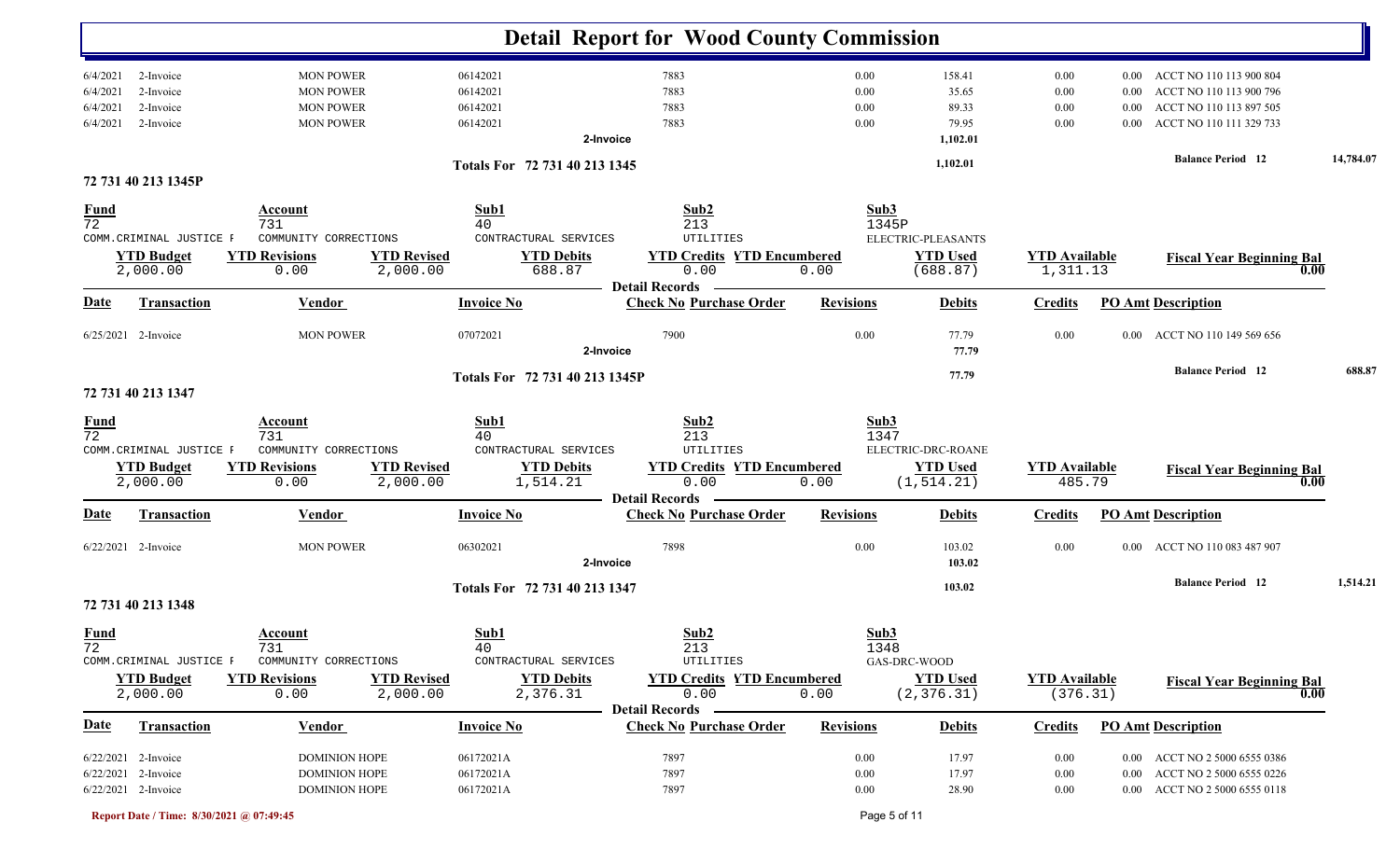|                                |                                                           |                                                                                |                                  |                                                                      |                       | <b>Detail Report for Wood County Commission</b>                       |                      |                                                                       |                                  |                      |                                                                                  |          |
|--------------------------------|-----------------------------------------------------------|--------------------------------------------------------------------------------|----------------------------------|----------------------------------------------------------------------|-----------------------|-----------------------------------------------------------------------|----------------------|-----------------------------------------------------------------------|----------------------------------|----------------------|----------------------------------------------------------------------------------|----------|
| 6/22/2021                      | 6/22/2021 2-Invoice<br>2-Invoice<br>6/22/2021 2-Invoice   | <b>DOMINION HOPE</b><br><b>DOMINION HOPE</b><br><b>DOMINION HOPE</b>           |                                  | 06172021A<br>06172021A<br>06172021A                                  | 2-Invoice             | 7897<br>7897<br>7897                                                  | 0.00<br>0.00<br>0.00 | 17.97<br>31.63<br>24.09<br>138.53                                     | 0.00<br>0.00<br>0.00             | 0.00<br>0.00<br>0.00 | ACCT NO 2 5000 6555 0189<br>ACCT NO 2 5000 6555 0033<br>ACCT NO 5 5000 6584 1000 |          |
|                                | 72 731 40 213 1348P                                       |                                                                                |                                  | Totals For 72 731 40 213 1348                                        |                       |                                                                       |                      | 138.53                                                                |                                  |                      | <b>Balance Period</b> 12                                                         | 2,376.31 |
| <u>Fund</u><br>$\overline{72}$ | COMM.CRIMINAL JUSTICE F<br><b>YTD Budget</b><br>0.00      | <b>Account</b><br>731<br>COMMUNITY CORRECTIONS<br><b>YTD Revisions</b><br>0.00 | <b>YTD Revised</b><br>0.00       | Sub1<br>40<br>CONTRACTURAL SERVICES<br><b>YTD Debits</b><br>842.17   |                       | Sub2<br>213<br>UTILITIES<br><b>YTD Credits YTD Encumbered</b><br>0.00 | 0.00                 | Sub3<br>1348P<br><b>GAS-PLEASANTS</b><br><b>YTD Used</b><br>(842.17)  | <b>YTD Available</b><br>(842.17) |                      | <b>Fiscal Year Beginning Bal</b><br>0.00                                         |          |
| <u>Date</u>                    | <b>Transaction</b>                                        | <b>Vendor</b>                                                                  |                                  | <b>Invoice No</b>                                                    | <b>Detail Records</b> | <b>Check No Purchase Order</b>                                        | <b>Revisions</b>     | <b>Debits</b>                                                         | <b>Credits</b>                   |                      | <b>PO Amt Description</b>                                                        |          |
|                                | 6/22/2021 2-Invoice                                       | <b>DOMINION HOPE</b>                                                           |                                  | 06172021A                                                            | 2-Invoice             | 7897                                                                  | 0.00                 | 61.58<br>61.58                                                        | 0.00                             | $0.00\,$             | ACCT NO 5 1800 1592 5335                                                         |          |
|                                | 72 731 40 213 1350                                        |                                                                                |                                  | Totals For 72 731 40 213 1348P                                       |                       |                                                                       |                      | 61.58                                                                 |                                  |                      | <b>Balance Period 12</b>                                                         | 842.17   |
| <b>Fund</b><br>72              | COMM. CRIMINAL JUSTICE F<br><b>YTD Budget</b><br>1,000.00 | Account<br>731<br>COMMUNITY CORRECTIONS<br><b>YTD Revisions</b><br>0.00        | <b>YTD Revised</b><br>1,000.00   | Sub1<br>40<br>CONTRACTURAL SERVICES<br><b>YTD Debits</b><br>1,090.98 |                       | Sub2<br>213<br>UTILITIES<br><b>YTD Credits YTD Encumbered</b><br>0.00 | 0.00                 | Sub3<br>1350<br><b>GAS-DRC-ROANE</b><br><b>YTD Used</b><br>(1,090.98) | <b>YTD Available</b>             | (90.98)              | <b>Fiscal Year Beginning Bal</b><br>0.00                                         |          |
| Date                           | Transaction                                               | <b>Vendor</b>                                                                  |                                  | <b>Invoice No</b>                                                    | <b>Detail Records</b> | <b>Check No Purchase Order</b>                                        | <b>Revisions</b>     | <b>Debits</b>                                                         | <b>Credits</b>                   |                      | <b>PO Amt Description</b>                                                        |          |
|                                | 6/25/2021 2-Invoice                                       |                                                                                | MOUNTAINEER GAS COMPA! 07082021  |                                                                      | 2-Invoice             | 7901                                                                  | 0.00                 | 48.86<br>48.86                                                        | 0.00                             | $0.00\,$             | ACCT NO 201518-485549                                                            |          |
|                                | 72 731 40 213 1353                                        |                                                                                |                                  | Totals For 72 731 40 213 1350                                        |                       |                                                                       |                      | 48.86                                                                 |                                  |                      | <b>Balance Period 12</b>                                                         | 1,090.98 |
| <b>Fund</b><br>$\overline{72}$ | COMM.CRIMINAL JUSTICE F                                   | Account<br>731<br>COMMUNITY CORRECTIONS                                        |                                  | Sub1<br>40<br>CONTRACTURAL SERVICES                                  |                       | Sub2<br>213<br>UTILITIES                                              | Sub3                 | 1353<br>WATER-DRC-ROANE                                               |                                  |                      |                                                                                  |          |
|                                | <b>YTD Budget</b><br>1,000.00                             | <b>YTD Revisions</b><br>0.00                                                   | <b>YTD Revised</b><br>1,000.00   | <b>YTD Debits</b><br>429.98                                          |                       | <b>YTD Credits YTD Encumbered</b><br>0.00                             | 0.00                 | <b>YTD Used</b><br>(429.98)                                           | <b>YTD Available</b><br>570.02   |                      | <b>Fiscal Year Beginning Bal</b><br>0.00                                         |          |
| <u>Date</u>                    | <b>Transaction</b>                                        | <b>Vendor</b>                                                                  |                                  | <b>Invoice No</b>                                                    |                       | Detail Records —<br><b>Check No Purchase Order</b>                    | <b>Revisions</b>     | <b>Debits</b>                                                         | <b>Credits</b>                   |                      | <b>PO Amt Description</b>                                                        |          |
| 6/8/2021                       | 2-Invoice                                                 |                                                                                | CITY OF SPENCER WATERWC 06202021 |                                                                      | 2-Invoice             | 7887                                                                  | $0.00\,$             | 31.44<br>31.44                                                        | 0.00                             |                      | 0.00 ACCT NO 001-005-000566-006                                                  |          |
|                                |                                                           |                                                                                |                                  | Totals For 72 731 40 213 1353                                        |                       |                                                                       |                      | 31.44                                                                 |                                  |                      | <b>Balance Period</b> 12                                                         | 429.98   |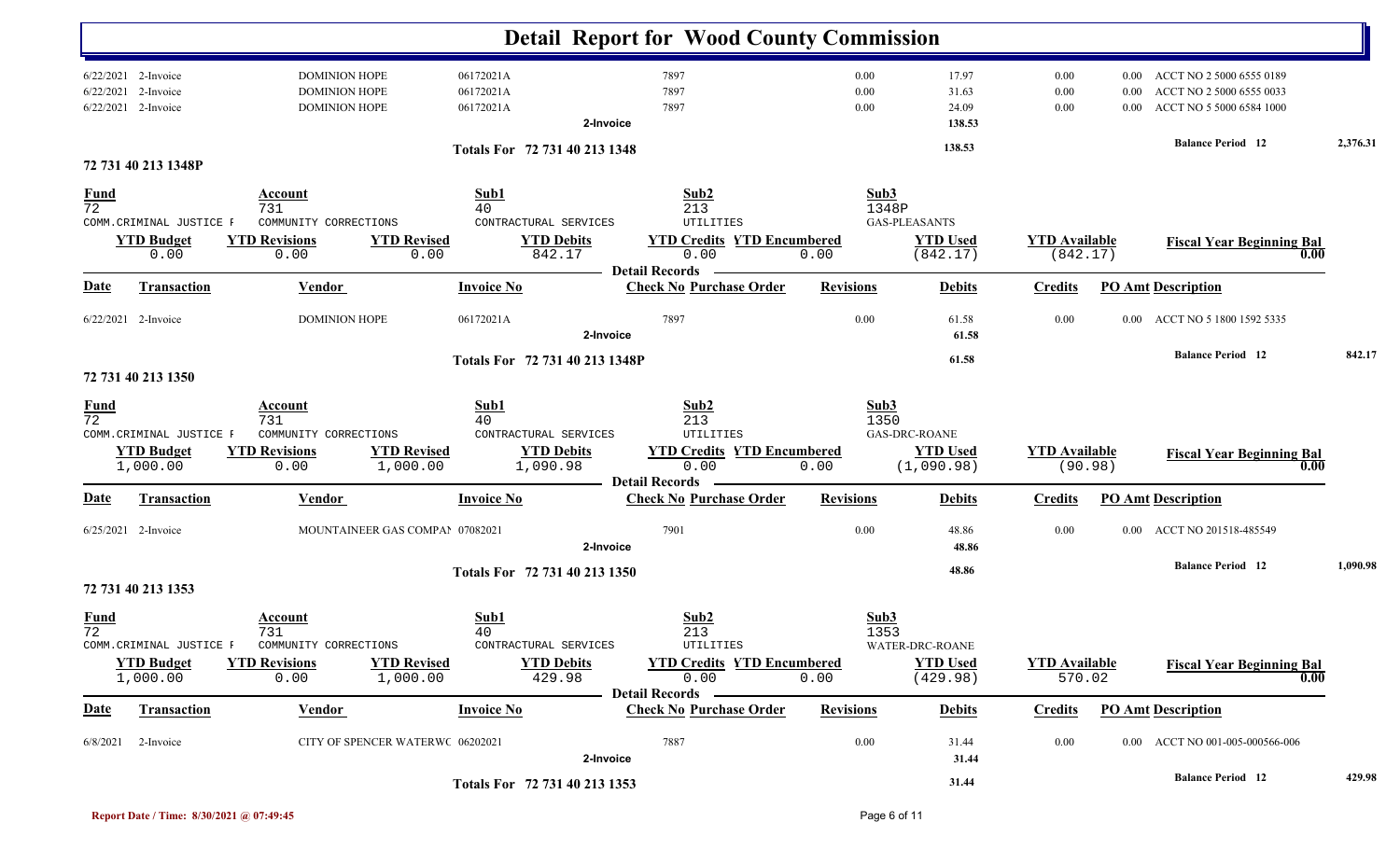#### **72 731 40 214J**

| <b>Fund</b><br>72              | COMM.CRIMINAL JUSTICE F        | Account<br>731<br>COMMUNITY CORRECTIONS | Sub1<br>40                      | CONTRACTURAL SERVICES            | Sub <sub>2</sub><br>214J<br>TRAVEL-JACKSON                         | Sub3             |                                 |                                     |                |                                   |           |
|--------------------------------|--------------------------------|-----------------------------------------|---------------------------------|----------------------------------|--------------------------------------------------------------------|------------------|---------------------------------|-------------------------------------|----------------|-----------------------------------|-----------|
|                                | <b>YTD Budget</b><br>1,000.00  | <b>YTD Revisions</b><br>0.00            | <b>YTD Revised</b><br>1,000.00  | <b>YTD Debits</b><br>1,205.89    | <b>YTD Credits YTD Encumbered</b><br>0.00<br><b>Detail Records</b> | 0.00             | <b>YTD Used</b><br>(1, 205.89)  | <b>YTD</b> Available<br>(205.89)    |                | <b>Fiscal Year Beginning Bal</b>  | 0.00      |
| Date                           | <b>Transaction</b>             | Vendor                                  | <b>Invoice No</b>               |                                  | <b>Check No Purchase Order</b>                                     | <b>Revisions</b> | <b>Debits</b>                   | <b>Credits</b>                      |                | <b>PO Amt Description</b>         |           |
| 6/8/2021                       | 2-Invoice                      | <b>TAYLOR BOWEN</b>                     | 05262021                        | 2-Invoice                        | 7885                                                               | 0.00             | 87.74<br>87.74                  | 0.00                                | $0.00^{\circ}$ | MILEAGE REIMBURSEMENT - TRANSPORT |           |
| 72 731 40 214P                 |                                |                                         |                                 | Totals For 72 731 40 214J        |                                                                    |                  | 87.74                           |                                     |                | <b>Balance Period</b> 12          | 1,205.89  |
| <b>Fund</b><br>$\overline{72}$ | COMM. CRIMINAL JUSTICE F       | Account<br>731<br>COMMUNITY CORRECTIONS | Sub1<br>40                      | CONTRACTURAL SERVICES            | Sub2<br>214P<br>TRAVEL-PLEASANTS                                   | Sub3             |                                 |                                     |                |                                   |           |
|                                | <b>YTD Budget</b><br>1,000.00  | <b>YTD Revisions</b><br>0.00            | <b>YTD Revised</b><br>1,000.00  | <b>YTD Debits</b><br>832.46      | <b>YTD Credits YTD Encumbered</b><br>0.00<br><b>Detail Records</b> | 0.00             | <b>YTD Used</b><br>(832.46)     | <b>YTD Available</b><br>167.54      |                | <b>Fiscal Year Beginning Bal</b>  | 0.00      |
| Date                           | <b>Transaction</b>             | Vendor                                  | <b>Invoice No</b>               |                                  | <b>Check No Purchase Order</b>                                     | <b>Revisions</b> | <b>Debits</b>                   | <b>Credits</b>                      |                | <b>PO Amt Description</b>         |           |
|                                | 6/22/2021 2-Invoice            | <b>BOLINGER JESSICA L</b>               | 05272021                        | 2-Invoice                        | 7895                                                               | 0.00             | 85.60<br>85.60                  | 0.00                                |                | 0.00 MILEAGE                      |           |
| 72 731 40 219                  |                                |                                         |                                 | <b>Totals For 72 731 40 214P</b> |                                                                    |                  | 85.60                           |                                     |                | <b>Balance Period 12</b>          | 832.46    |
| <b>Fund</b><br>$\overline{72}$ | COMM. CRIMINAL JUSTICE F       | Account<br>731<br>COMMUNITY CORRECTIONS | Sub1<br>40                      | CONTRACTURAL SERVICES            | Sub2<br>219<br>BLDGS/EQUIP RENT                                    | Sub3             |                                 |                                     |                |                                   |           |
|                                | <b>YTD Budget</b><br>12,000.00 | <b>YTD Revisions</b><br>0.00            | <b>YTD Revised</b><br>12,000.00 | <b>YTD Debits</b><br>20,700.00   | <b>YTD Credits YTD Encumbered</b><br>0.00<br><b>Detail Records</b> | 0.00             | <b>YTD Used</b><br>(20, 700.00) | <b>YTD Available</b><br>(8, 700.00) |                | <b>Fiscal Year Beginning Bal</b>  | 0.00      |
| Date                           | <b>Transaction</b>             | <b>Vendor</b>                           | <b>Invoice No</b>               |                                  | <b>Check No Purchase Order</b>                                     | <b>Revisions</b> | <b>Debits</b>                   | <b>Credits</b>                      |                | <b>PO Amt Description</b>         |           |
|                                | 6/15/2021 2-Invoice            |                                         | WOOD COUNTY COMMISSIOI 062021   | 2-Invoice                        | 7892                                                               | 0.00             | 1,725.00<br>1,725.00            | 0.00                                |                | 0.00 DRC JUNE PAYMENT             |           |
|                                |                                |                                         |                                 | Totals For 72 731 40 219         |                                                                    |                  | 1,725.00                        |                                     |                | <b>Balance Period 12</b>          | 20,700.00 |

**72 731 40 219P**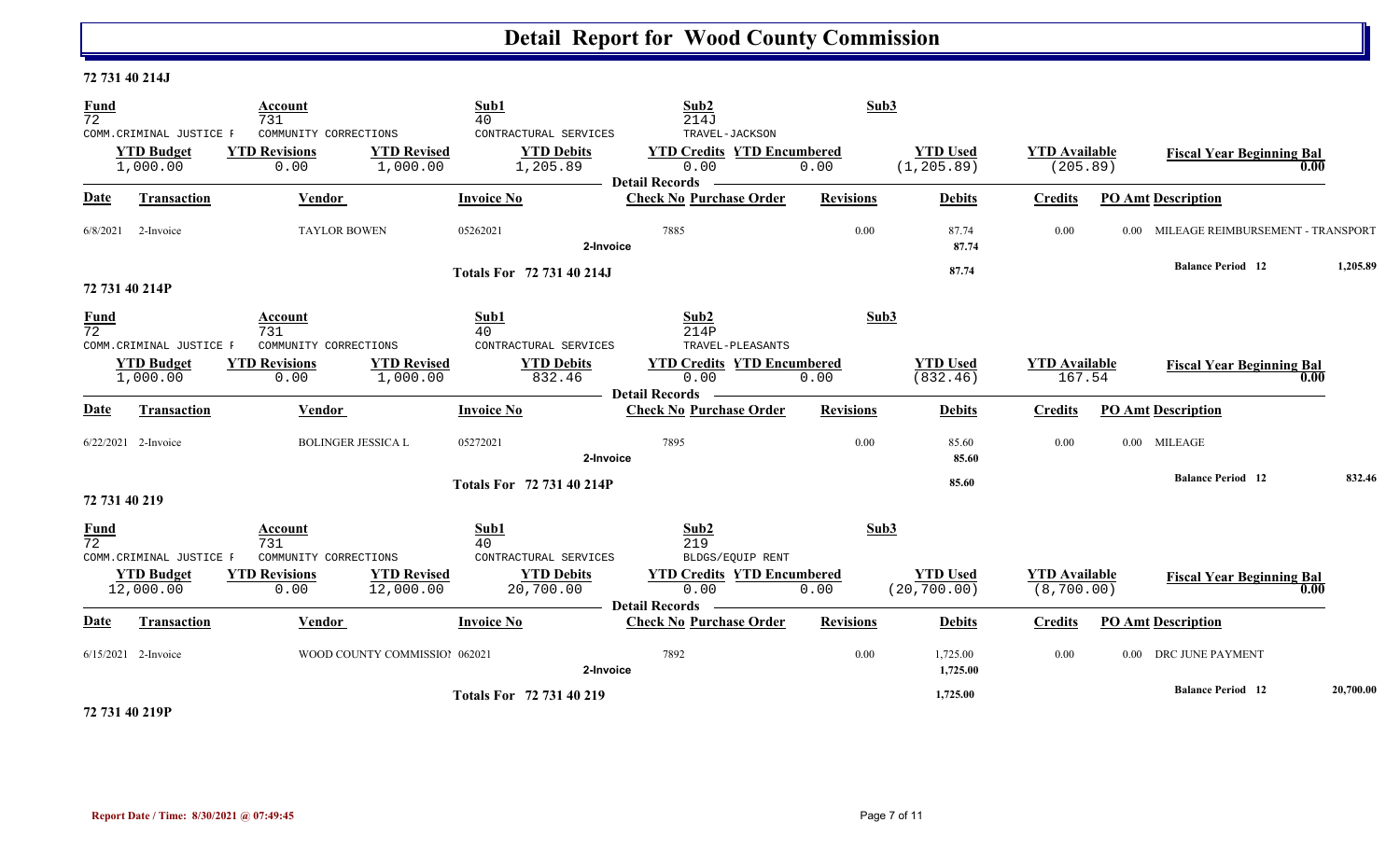| Fund<br>$\overline{72}$        | COMM. CRIMINAL JUSTICE F<br><b>YTD Budget</b><br>0.00 | Account<br>731<br>COMMUNITY CORRECTIONS<br><b>YTD Revisions</b><br>0.00 | <b>YTD Revised</b><br>0.00                                           | Sub1<br>40<br>CONTRACTURAL SERVICES<br><b>YTD Debits</b><br>4,750.00 | Sub2<br>219P<br>RENT-PLEASANTS<br><b>YTD Credits YTD Encumbered</b><br>0.00 | Sub3<br>0.00     | <b>YTD Used</b><br>(4, 750.00)       | <b>YTD Available</b><br>(4, 750.00)   |                           | <b>Fiscal Year Beginning Bal</b>              | 0.00       |
|--------------------------------|-------------------------------------------------------|-------------------------------------------------------------------------|----------------------------------------------------------------------|----------------------------------------------------------------------|-----------------------------------------------------------------------------|------------------|--------------------------------------|---------------------------------------|---------------------------|-----------------------------------------------|------------|
| <b>Date</b>                    | <b>Transaction</b>                                    | Vendor                                                                  |                                                                      | <b>Invoice No</b>                                                    | <b>Detail Records</b><br><b>Check No Purchase Order</b>                     | <b>Revisions</b> | <b>Debits</b>                        | <b>Credits</b>                        |                           | <b>PO Amt Description</b>                     |            |
| 6/4/2021                       | 2-Invoice                                             | <b>DICK WARNER RENTALS</b>                                              |                                                                      | 062021<br>2-Invoice                                                  | 7882                                                                        | 0.00             | 950.00<br>950.00                     | 0.00                                  |                           | 0.00 JUNE RENT                                |            |
| 72 731 40 230                  |                                                       |                                                                         |                                                                      | Totals For 72 731 40 219P                                            |                                                                             |                  | 950.00                               |                                       |                           | <b>Balance Period 12</b>                      | 4,750.00   |
| <b>Fund</b><br>$\overline{72}$ | COMM. CRIMINAL JUSTICE F                              | Account<br>731<br>COMMUNITY CORRECTIONS                                 |                                                                      | Sub1<br>40<br>CONTRACTURAL SERVICES                                  | Sub2<br>230<br>CONTRACTED SERVICES                                          | Sub3             |                                      |                                       |                           |                                               |            |
|                                | <b>YTD Budget</b><br>0.00                             | <b>YTD Revisions</b><br>0.00                                            | <b>YTD Revised</b><br>0.00                                           | <b>YTD Debits</b><br>511,583.10                                      | <b>YTD Credits YTD Encumbered</b><br>0.00<br><b>Detail Records</b>          | 0.00             | <b>YTD Used</b><br>(511, 583.10)     | <b>YTD</b> Available<br>(511, 583.10) |                           | <b>Fiscal Year Beginning Bal</b>              | 0.00       |
| <b>Date</b>                    | <b>Transaction</b>                                    | <b>Vendor</b>                                                           |                                                                      | <b>Invoice No</b>                                                    | <b>Check No Purchase Order</b>                                              | <b>Revisions</b> | <b>Debits</b>                        | <b>Credits</b>                        |                           | <b>PO Amt Description</b>                     |            |
| 6/4/2021                       | 2-Invoice<br>$6/15/2021$ 2-Invoice                    |                                                                         | WV DRUG TESTING LABORA' 05232021<br>WV DRUG TESTING LABORA' 06072021 | 2-Invoice                                                            | 7884<br>7894                                                                | 0.00<br>0.00     | 42,419.00<br>72,350.00<br>114,769.00 | 0.00<br>0.00                          | 0.00<br>0.00 <sub>1</sub> | APRIL 2021 REVENUE<br><b>MAY 2021 REVENUE</b> |            |
| 72 731 40 230J                 |                                                       |                                                                         |                                                                      | Totals For 72 731 40 230                                             |                                                                             |                  | 114,769.00                           |                                       |                           | <b>Balance Period 12</b>                      | 511,583.10 |
| <b>Fund</b><br>$\overline{72}$ | COMM. CRIMINAL JUSTICE F                              | Account<br>731<br>COMMUNITY CORRECTIONS                                 |                                                                      | Sub1<br>40<br>CONTRACTURAL SERVICES                                  | Sub2<br>230J<br>CONTRACTUAL-JACKSON                                         | Sub3             |                                      |                                       |                           |                                               |            |
|                                | <b>YTD Budget</b><br>0.00                             | <b>YTD Revisions</b><br>0.00                                            | <b>YTD Revised</b><br>0.00                                           | <b>YTD Debits</b><br>19,150.00                                       | <b>YTD Credits YTD Encumbered</b><br>0.00<br><b>Detail Records</b>          | 0.00             | <b>YTD Used</b><br>(19, 150.00)      | <b>YTD</b> Available<br>(19, 150.00)  |                           | <b>Fiscal Year Beginning Bal</b>              | 0.00       |
| Date                           | <b>Transaction</b>                                    | Vendor                                                                  |                                                                      | <b>Invoice No</b>                                                    | <b>Check No Purchase Order</b>                                              | <b>Revisions</b> | <b>Debits</b>                        | <b>Credits</b>                        |                           | <b>PO Amt Description</b>                     |            |
|                                | $6/15/2021$ 2-Invoice                                 |                                                                         | FREEDOM HOUSE RENTALS, 072021                                        | 2-Invoice                                                            | 7889                                                                        | 0.00             | 1,550.00<br>1,550.00                 | 0.00                                  |                           | 0.00 JULY RENT                                |            |
|                                |                                                       |                                                                         |                                                                      | Totals For 72 731 40 230J                                            |                                                                             |                  | 1,550.00                             |                                       |                           | <b>Balance Period 12</b>                      | 19,150.00  |

**72 731 40 230R**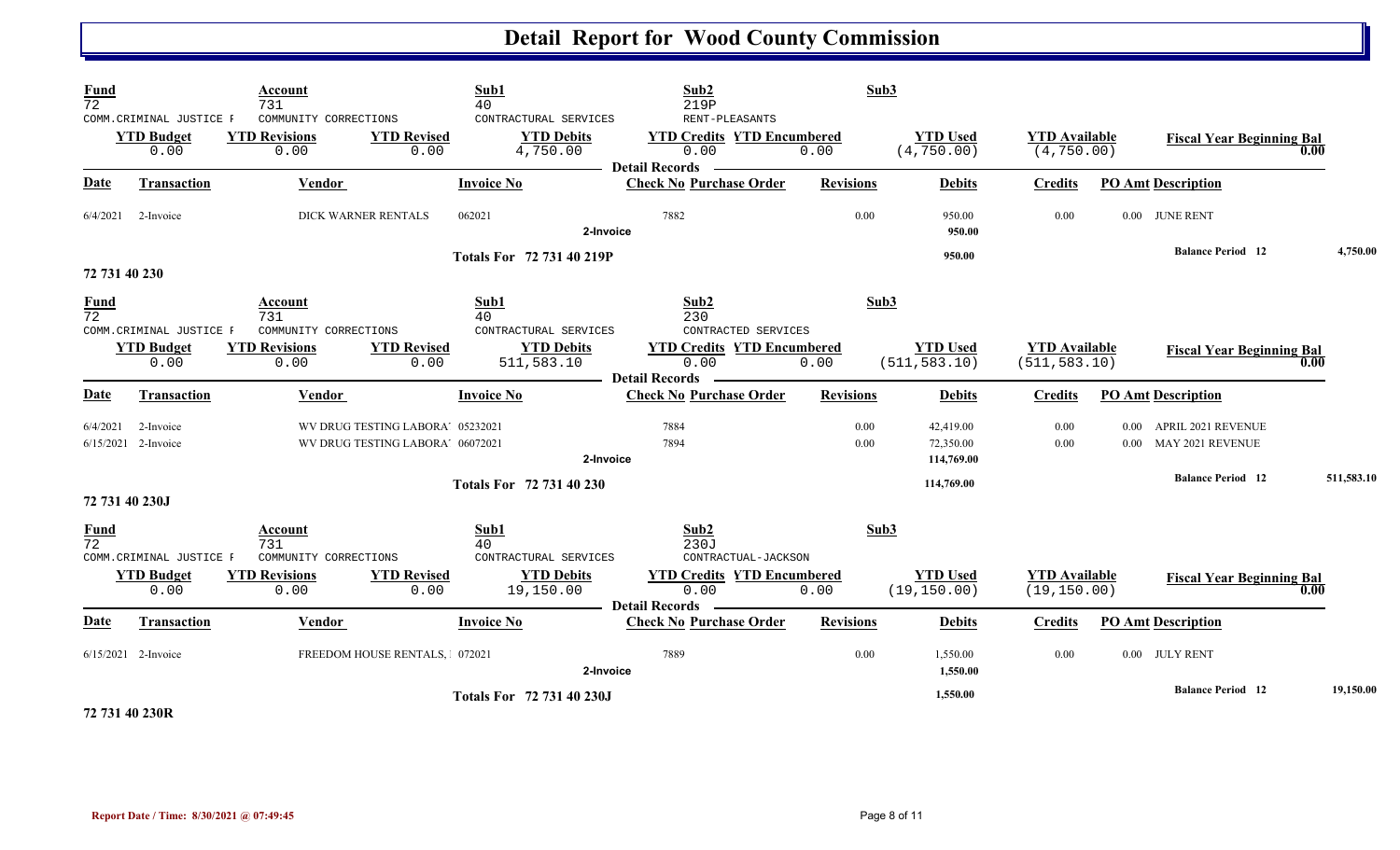| Fund<br>$\overline{72}$ |                                                            | Account<br>731                                               |                                 | Sub1<br>40                                             | Sub2<br>230R                                                                            | Sub3             |                                  |                                    |          |                                                                |           |
|-------------------------|------------------------------------------------------------|--------------------------------------------------------------|---------------------------------|--------------------------------------------------------|-----------------------------------------------------------------------------------------|------------------|----------------------------------|------------------------------------|----------|----------------------------------------------------------------|-----------|
|                         | COMM. CRIMINAL JUSTICE F<br><b>YTD Budget</b><br>0.00      | COMMUNITY CORRECTIONS<br><b>YTD Revisions</b><br>0.00        | <b>YTD Revised</b><br>0.00      | CONTRACTURAL SERVICES<br><b>YTD Debits</b><br>6,050.00 | CONTRACTUAL-ROANE<br><b>YTD Credits YTD Encumbered</b><br>0.00<br><b>Detail Records</b> | 0.00             | <b>YTD Used</b><br>(6,050.00)    | <b>YTD Available</b><br>(6,050.00) |          | <b>Fiscal Year Beginning Bal</b><br>0.00                       |           |
| <b>Date</b>             | <b>Transaction</b>                                         | <b>Vendor</b>                                                |                                 | <b>Invoice No</b>                                      | <b>Check No Purchase Order</b>                                                          | <b>Revisions</b> | <b>Debits</b>                    | <b>Credits</b>                     |          | <b>PO Amt Description</b>                                      |           |
|                         | 6/15/2021 2-Invoice                                        | PHYLISS LANCE                                                |                                 | 072021                                                 | 7891<br>2-Invoice                                                                       | 0.00             | 550.00<br>550.00                 | 0.00                               |          | 0.00 JULY RENT                                                 |           |
| 72 731 55 341           |                                                            |                                                              |                                 | <b>Totals For 72 731 40 230R</b>                       |                                                                                         |                  | 550.00                           |                                    |          | <b>Balance Period 12</b>                                       | 6,050.00  |
| <u>Fund</u><br>72       |                                                            | Account<br>731                                               |                                 | Sub1<br>55                                             | Sub2<br>341                                                                             | Sub3             |                                  |                                    |          |                                                                |           |
|                         | COMM. CRIMINAL JUSTICE F<br><b>YTD Budget</b><br>40,000.00 | COMMUNITY CORRECTIONS<br><b>YTD Revisions</b><br>(1, 200.00) | <b>YTD Revised</b><br>38,800.00 | COMMODITIES<br><b>YTD Debits</b><br>23,868.17          | SUPPLIES/MATERIALS<br><b>YTD Credits YTD Encumbered</b><br>0.00                         | (52.69)          | <b>YTD Used</b><br>(23, 868, 17) | <b>YTD</b> Available<br>14,984.52  |          | <b>Fiscal Year Beginning Bal</b><br>0.00                       |           |
| <b>Date</b>             | <b>Transaction</b>                                         | Vendor                                                       |                                 | <b>Invoice No</b>                                      | <b>Detail Records</b><br><b>Check No Purchase Order</b>                                 | <b>Revisions</b> | <b>Debits</b>                    | <b>Credits</b>                     |          | <b>PO Amt Description</b>                                      |           |
|                         | 6/17/2021 1-Purchase Order                                 | <b>AMAZON</b>                                                |                                 |                                                        | 84473                                                                                   | 0.00             | 0.00                             | 0.00                               |          | 53.84 TY D BOL TABS; SWIFFER SOLUTION; SHA                     |           |
|                         |                                                            |                                                              |                                 |                                                        | 1-Purchase Order                                                                        |                  |                                  |                                    |          |                                                                |           |
|                         | 6/15/2021 2-Invoice                                        |                                                              | WOOD COUNTY WASTE               | 062021                                                 | 7893<br>2-Invoice                                                                       | 0.00             | 155.90<br>155.90                 | 0.00                               |          | 0.00 ACCT NO J032                                              |           |
|                         | $6/10/2021$ 5-Journal Entry                                | <b>AMAZON</b>                                                |                                 | 20210608008001                                         | 84264                                                                                   | 0.00             | 136.82                           | 0.00                               |          | (136.82) envelopes; windex; bottles; scissors; ethernet cables |           |
| 6/10/2021               | 5-Journal Entry                                            | <b>AMAZON</b>                                                |                                 | 20210608009001                                         | 84283                                                                                   | 0.00             | 97.05                            | 0.00                               |          | (97.05) POST IT NOTES; BANKER BOXES; MIC FOR                   |           |
|                         | 6/10/2021 5-Journal Entry                                  |                                                              | PARKERSBURG NEWS & SEN          | 20210608086001                                         |                                                                                         | 0.00             | 585.06                           | 0.00                               | $0.00\,$ | WOOD CO FINANCE-4019-PARKERSBURG                               |           |
|                         | $6/30/2021$ 5-Journal Entry                                | <b>AMAZON</b>                                                |                                 | 20210713011001                                         | 84374                                                                                   | 0.00             | 271.64                           | 0.00                               |          | (271.64) STAPLES; CUPS; AIR FRESH; DISINFECT W.                |           |
|                         | 6/30/2021 5-Journal Entry                                  | <b>AMAZON</b>                                                |                                 | 20210713012001                                         | 84374                                                                                   | 0.00             | 25.99                            | 0.00                               |          | (25.99) STAPLES; CUPS; AIR FRESH; DISINFECT W.                 |           |
|                         | 6/30/2021 5-Journal Entry                                  | <b>AMAZON</b>                                                |                                 | 20210713015001                                         | 84473                                                                                   | 0.00             | 53.84                            | 0.00                               |          | (53.84) TY D BOL TABS; SWIFFER SOLUTION; SHA                   |           |
|                         |                                                            |                                                              |                                 |                                                        | 5-Journal Entry                                                                         |                  | 1,170.40                         |                                    |          |                                                                |           |
|                         |                                                            |                                                              |                                 | <b>Totals For 72 731 55 341</b>                        |                                                                                         |                  | 1,326.30                         |                                    | (531.50) | <b>Balance Period 12</b>                                       | 23,868.17 |
| 72 731 55 341J          |                                                            |                                                              |                                 |                                                        |                                                                                         |                  |                                  |                                    |          |                                                                |           |
| Fund<br>$\overline{72}$ |                                                            | Account<br>731                                               |                                 | Sub1<br>55                                             | Sub2<br>341J                                                                            | Sub3             |                                  |                                    |          |                                                                |           |
|                         | COMM. CRIMINAL JUSTICE F                                   | COMMUNITY CORRECTIONS                                        |                                 | COMMODITIES                                            | SUPPLIES-JCDR                                                                           |                  |                                  |                                    |          |                                                                |           |
|                         | <b>YTD</b> Budget<br>3,500.00                              | <b>YTD Revisions</b><br>1,200.00                             | <b>YTD Revised</b><br>4,700.00  | <b>YTD Debits</b><br>4,621.18                          | <b>YTD Credits YTD Encumbered</b><br>0.00                                               | 64.20            | <b>YTD Used</b><br>(4,621.18)    | <b>YTD Available</b><br>14.62      |          | <b>Fiscal Year Beginning Bal</b><br>0.00                       |           |
|                         |                                                            |                                                              |                                 |                                                        | <b>Detail Records</b>                                                                   |                  |                                  |                                    |          |                                                                |           |
| <u>Date</u>             | <b>Transaction</b>                                         | <b>Vendor</b>                                                |                                 | <b>Invoice No</b>                                      | <b>Check No Purchase Order</b>                                                          | <b>Revisions</b> | <b>Debits</b>                    | <b>Credits</b>                     |          | <b>PO Amt Description</b>                                      |           |
|                         | $6/15/2021$ 2-Invoice                                      | <b>INSIGHT</b>                                               |                                 | 1100840121                                             | 7890 84271                                                                              | 0.00             | 675.04                           | 0.00                               |          | (675.04) LENOVO THINKCENTRE M710C & MICROS                     |           |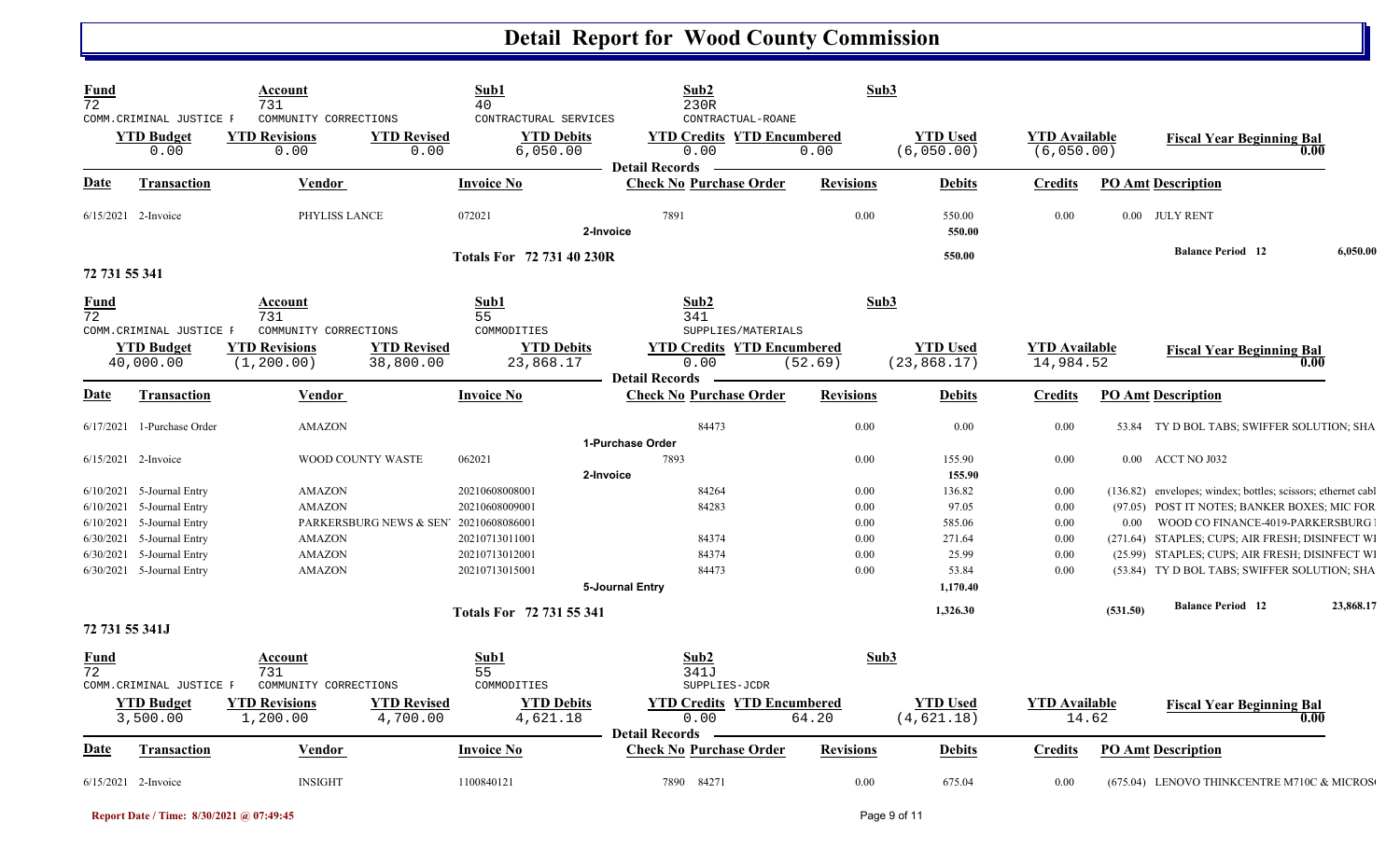|                                |                             |                       |                                         |                           |                 | <b>Detail Report for Wood County Commission</b>         |                  |                 |                      |          |                                                               |          |
|--------------------------------|-----------------------------|-----------------------|-----------------------------------------|---------------------------|-----------------|---------------------------------------------------------|------------------|-----------------|----------------------|----------|---------------------------------------------------------------|----------|
|                                | 6/22/2021 2-Invoice         |                       | CRYSTAL SPRING WATER                    | 705557                    |                 | 7896                                                    | 0.00             | 7.00            | 0.00                 |          | 0.00 WATER                                                    |          |
|                                | 6/22/2021 2-Invoice         |                       | <b>CRYSTAL SPRING WATER</b>             | 05211703                  |                 | 7896                                                    | 0.00             | 8.00            | $0.00\,$             | $0.00\,$ | MAY COOLER RENT - DAYREP                                      |          |
|                                | 6/10/2021 5-Journal Entry   |                       | UNITED STATES POSTAL SER 20210608056001 |                           | 2-Invoice       | 84260                                                   | 0.00             | 690.04<br>55.00 | 0.00                 |          | (55.00) ROLL OF POSTAGE STAMPS WENDY SMITI                    |          |
|                                | $6/10/2021$ 5-Journal Entry | WALMART               |                                         | 20210608052001            |                 | 84261                                                   | 0.00             | 83.49           | 0.00                 |          | (83.49) labels, disinfect spray, air fresh, pens, styro cups, |          |
|                                |                             |                       |                                         |                           | 5-Journal Entry |                                                         |                  | 138.49          |                      |          |                                                               |          |
|                                |                             |                       |                                         | Totals For 72 731 55 341J |                 |                                                         |                  | 828.53          |                      | (813.53) | <b>Balance Period</b> 12                                      | 4,621.18 |
|                                | 72 731 55 341R              |                       |                                         |                           |                 |                                                         |                  |                 |                      |          |                                                               |          |
| <b>Fund</b><br>$\overline{72}$ |                             | Account<br>731        |                                         | Sub1<br>55                |                 | Sub2<br>341R                                            | Sub3             |                 |                      |          |                                                               |          |
|                                | COMM.CRIMINAL JUSTICE F     | COMMUNITY CORRECTIONS |                                         | COMMODITIES               |                 | SUPPLIES-ROANE COUNTY                                   |                  |                 |                      |          |                                                               |          |
|                                | <b>YTD Budget</b>           | <b>YTD Revisions</b>  | <b>YTD Revised</b>                      | <b>YTD Debits</b>         |                 | <b>YTD Credits YTD Encumbered</b>                       |                  | <b>YTD Used</b> | <b>YTD Available</b> |          | <b>Fiscal Year Beginning Bal</b>                              |          |
|                                | 3,500.00                    | 0.00                  | 3,500.00                                | 2,633.15                  |                 | 0.00                                                    | 31.37            | (2, 633.15)     | 835.48               |          |                                                               | 0.00     |
| Date                           | <b>Transaction</b>          | Vendor                |                                         | <b>Invoice No</b>         |                 | <b>Detail Records</b><br><b>Check No Purchase Order</b> | <b>Revisions</b> | <b>Debits</b>   | <b>Credits</b>       |          | <b>PO Amt Description</b>                                     |          |
|                                |                             |                       |                                         |                           |                 |                                                         |                  |                 |                      |          |                                                               |          |
|                                | $6/25/2021$ 2-Invoice       |                       | TYLER MOUNTAIN WATER C 7488032          |                           | 2-Invoice       | 7903                                                    | 0.00             | 24.95<br>24.95  | 0.00                 |          | 0.00 CUST NO 377776                                           |          |
|                                | 6/10/2021 5-Journal Entry   |                       | WASTE MANAGEMENT OF W 20210608050001    |                           |                 |                                                         | 0.00             | 61.00           | 0.00                 | 0.00     | WOOD CO FINANCE-4019-WASTE MGMT V                             |          |
|                                | 6/30/2021 5-Journal Entry   |                       | WASTE MANAGEMENT OF W 20210713033001    |                           |                 |                                                         | 0.00             | 61.00           | 0.00                 | 0.00     | WOOD CO FINANCE-4019-WASTE MGMT V                             |          |
|                                |                             |                       |                                         |                           | 5-Journal Entry |                                                         |                  | 122.00          |                      |          |                                                               |          |
|                                |                             |                       |                                         | Totals For 72 731 55 341R |                 |                                                         |                  | 146.95          |                      |          | <b>Balance Period 12</b>                                      | 2,633.15 |
|                                | 72 731 55 341W              |                       |                                         |                           |                 |                                                         |                  |                 |                      |          |                                                               |          |
| <u>Fund</u><br>72              |                             | Account<br>731        |                                         | Sub1<br>55                |                 | Sub2<br>341W                                            | Sub3             |                 |                      |          |                                                               |          |
|                                | COMM. CRIMINAL JUSTICE F    | COMMUNITY CORRECTIONS |                                         | COMMODITIES               |                 | SUPPLIES-WOOD COUNTY                                    |                  |                 |                      |          |                                                               |          |
|                                | <b>YTD Budget</b>           | <b>YTD Revisions</b>  | <b>YTD Revised</b>                      | <b>YTD Debits</b>         |                 | <b>YTD Credits YTD Encumbered</b>                       |                  | <b>YTD Used</b> | <b>YTD Available</b> |          | <b>Fiscal Year Beginning Bal</b>                              |          |
|                                | 7,000.00                    | 12,000.00             | 19,000.00                               | 21,732.07                 |                 | 0.00                                                    | 455.36           | (21, 732.07)    | (3, 187.43)          |          |                                                               | 0.00     |
| <u>Date</u>                    | <b>Transaction</b>          | <b>Vendor</b>         |                                         | <b>Invoice No</b>         |                 | <b>Detail Records</b><br><b>Check No Purchase Order</b> | <b>Revisions</b> | <b>Debits</b>   | <b>Credits</b>       |          | <b>PO Amt Description</b>                                     |          |
|                                | 6/22/2021 2-Invoice         |                       | <b>CRYSTAL SPRING WATER</b>             | 05211738                  |                 | 7896                                                    | 0.00             | 16.00           | 0.00                 | $0.00 -$ | MAY COOLER RENT - DAYREP                                      |          |
|                                | 6/22/2021 2-Invoice         |                       | <b>CRYSTAL SPRING WATER</b>             | 705146                    |                 | 7896                                                    | 0.00             | 18.00           | 0.00                 |          | 0.00 WATER - DAYREP                                           |          |
|                                | 6/22/2021 2-Invoice         |                       | CRYSTAL SPRING WATER                    | 722227                    |                 | 7896                                                    | $0.00\,$         | 36.00           | $0.00\,$             |          | 0.00 WATER - DAYREP                                           |          |
|                                | $6/25/2021$ 2-Invoice       | <b>LAMP PESTPROOF</b> |                                         | 392773                    |                 | 7899                                                    | 0.00             | 128.40          | 0.00                 |          | 0.00 CUST NO 23389                                            |          |
|                                |                             |                       |                                         |                           | 2-Invoice       |                                                         |                  | 198.40          |                      |          |                                                               |          |
|                                | $6/10/2021$ 5-Journal Entry | <b>EPOSNOW</b>        |                                         | 20210608010001            |                 |                                                         | 0.00             | 54.00           | $0.00\,$             | 0.00     | BRENNA A SAMS-5407-EPOS NOW LLC Pre                           |          |
|                                | 6/10/2021 5-Journal Entry   | <b>INTUIT</b>         |                                         | 20210608012001            |                 |                                                         | 0.00             | 74.90           | $0.00\,$             | 0.00     | BRENNA A SAMS-5407-INTUIT Quickbooks                          |          |
|                                | $6/10/2021$ 5-Journal Entry | <b>MHS</b>            |                                         | 20210608011001            |                 | 84362                                                   | 0.00             | 65.00           | 0.00                 |          | (65.00) LS/CMI CASE MNGMNT PROTOCOLS & SHI                    |          |
|                                | 6/30/2021 5-Journal Entry   | <b>EPOSNOW</b>        |                                         | 20210713013001            |                 |                                                         | 0.00             | 54.00           | $0.00\,$             | $0.00\,$ | BRENNA A SAMS-5407-EPOS NOW LLC Pre                           |          |
|                                | 6/30/2021 5-Journal Entry   | <b>INTUIT</b>         |                                         | 20210713016001            |                 |                                                         | 0.00             | 74.90           | 0.00                 | $0.00\,$ | BRENNA A SAMS-5407-INTUIT Quickbooks                          |          |
|                                |                             |                       |                                         |                           | 5-Journal Entry |                                                         |                  | 322.80          |                      |          |                                                               |          |